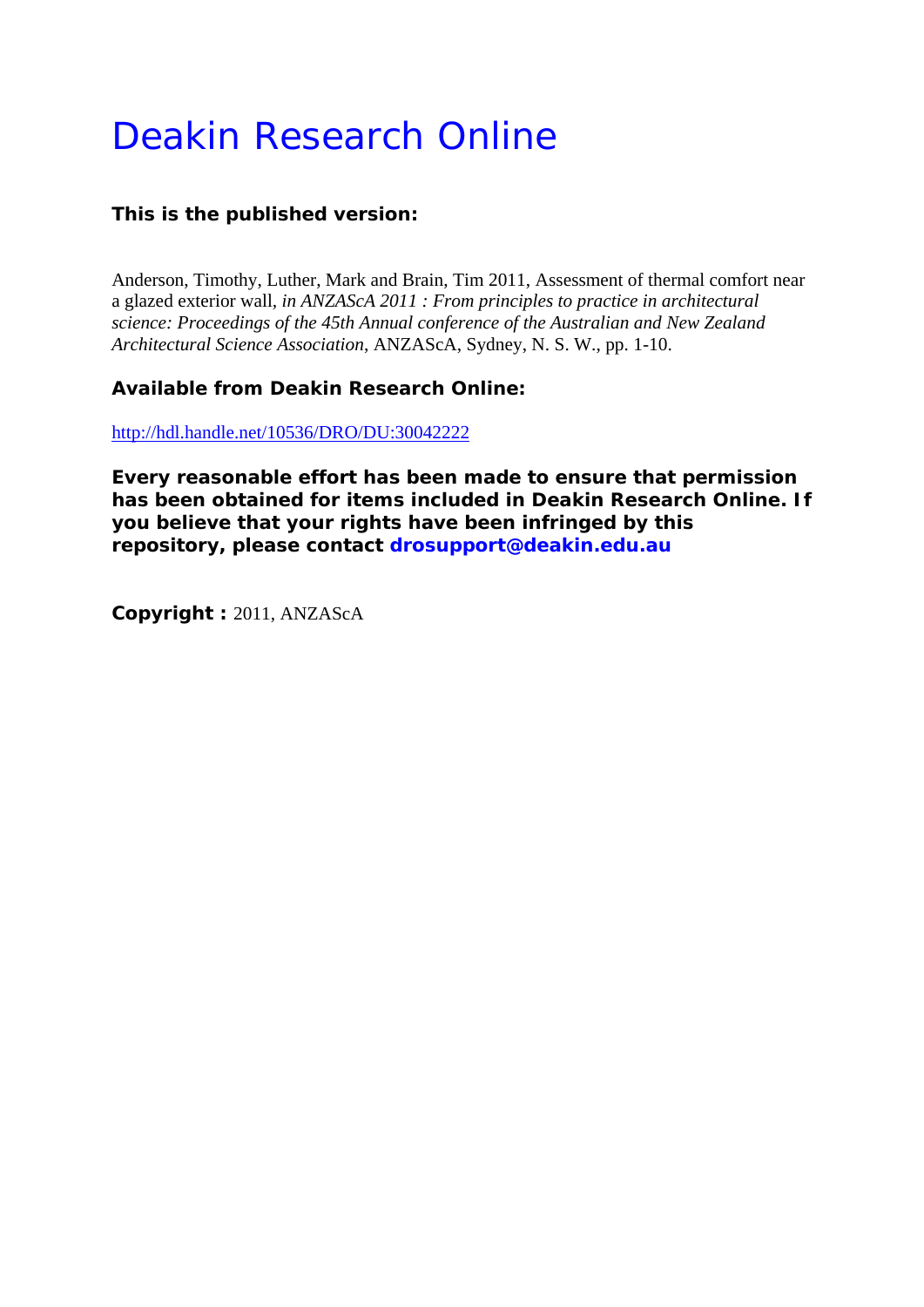# **Assessment of thermal comfort near a glazed exterior wall**

# **Timothy Anderson1 , Mark Luther<sup>2</sup> and Tim Brain3**

 $1$  School of Engineering, Auckland University of Technology, Auckland 1142, New Zealand <sup>2</sup> School of Architecture and Building, Deakin University, Geelong VIC 3217, Australia<br><sup>3</sup> School of Engineering, Deakin University, Geelong VIC 3217, Australia

ABSTRACT: In many highly glazed buildings, the thermal comfort of the occupants will tend to be related to the incoming solar energy and the solar heat gain coefficient of the glazing. Many real buildings tend to be deep relative their height and therefore, areas close to the facade receive a much greater amount of the incoming energy than those farther from it. In turn, this imbalance leads to occupants near the facade experiencing a high dissatisfaction with their thermal environment (nearfacade zone).

This study experimentally examines the thermal environment of occupants near the facade of a glazed building wall. It presents results for Fangers' predicted mean vote (PMV) and the predicted percentage dissatisfied (PPD) and explores some options for improving the thermal environment in this nearfacade zone.

Conference theme: Construction Technology Keywords: thermal comfort, glazing

#### **1. INTRODUCTION**

The heat gain or heat loss from a glass façade system, such as that shown in Figure 1, can have a significant impact on people's perceptions of their environment. These gains or losses are all related to the physical properties of glass (conductivity, absorption, reflection, and transmittance) and are a function of the environmental conditions (solar radiation, wind and external/internal air temperatures). It is these parameters that determine the glass' surface temperature and therefore the heat transferred to building occupants by convection and/or radiation.



**Figure 1: Eastern glazed facade of office building**

Previously work had been undertaken into the indoor environmental quality testing of a commercial office building in a refurbished wool-store in Geelong, Victoria (Figure 1). During this investigation it was found that occupants near the single glazed eastern perimeter of the building (circled in Figure 2) experienced greater discomfort than those situated in the interior workplace due to variations in inside air temperature. One of the improvements made was the introduction of an optimized conditioning control system that attempted to balance the temperature throughout the open office space. However, several years later, the management and occupants of this building still remain dissatisfied with the thermal conditioning near the glazed perimeter on extremely hot days.

As such, the building occupants were interested in investigating the existing façade system and possible solutions to the problem using in-situ measurements of the facade performance together with external weather and solar parameters. Therefore, the objective of the study was to investigate possible solutions such that the occupants can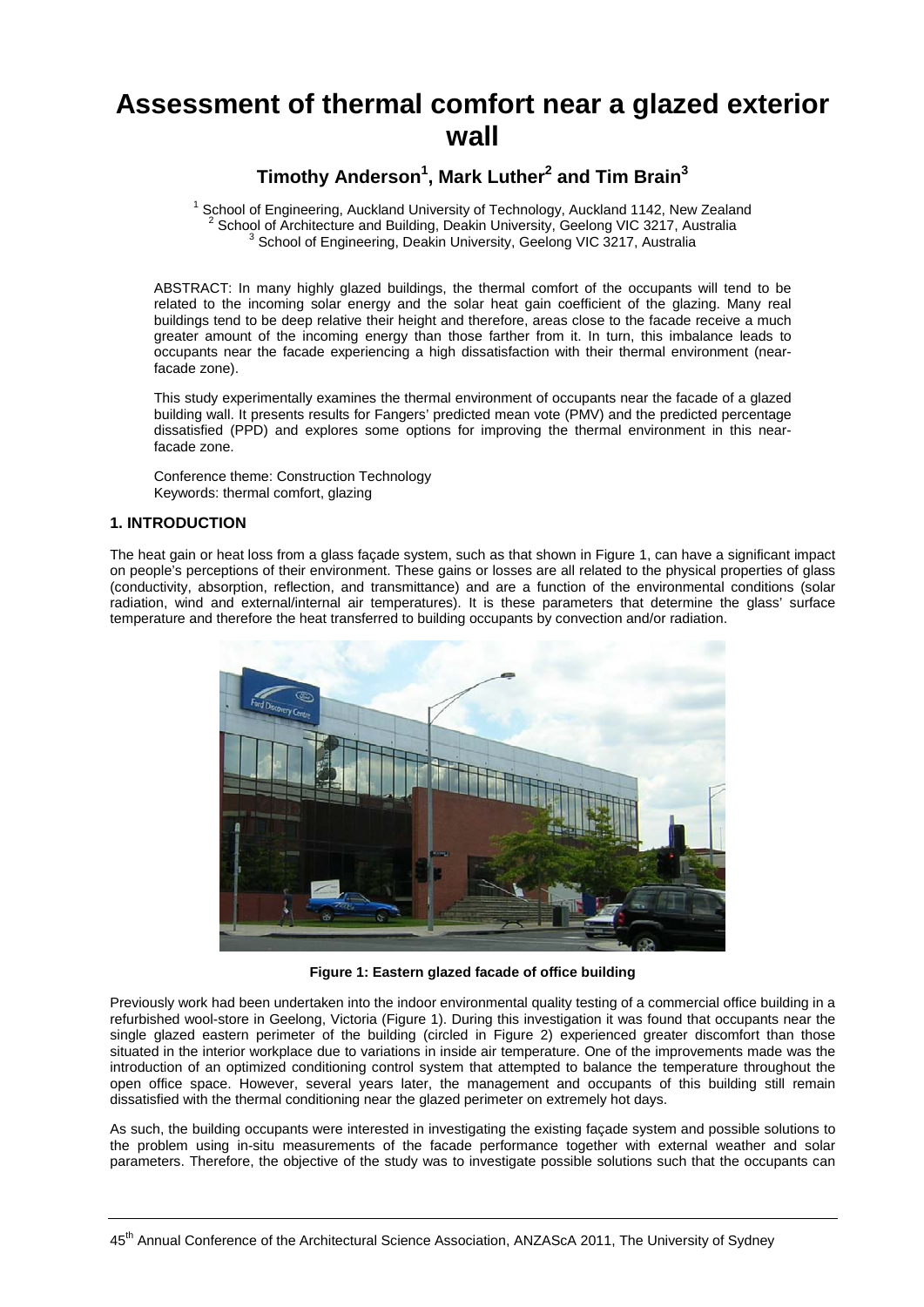work in a comfortable temperature range, particularly near the eastern perimeter which consists of a three-metre floor-to-ceiling single glazed façade with a selective mirror-faced external coating and a heat absorbing glass.



**Figure 2: Office floor plan showing area of interest**

#### **2. THERMAL COMFORT**

The idea of human thermal comfort is one that is particularly complex, at its most basic it can be defined as "that condition of mind which expresses satisfaction with the thermal environment" (ISO 7730, 2005). Therefore the idea of someone being "comfortable" relates not just to the air temperature but also to a range of other non-environmental parameters such as health, psychology, sociology and situational factors. As such, comfort is a complex relationship between, parameters such as metabolic rates, the level of clothing being worn, air temperature, relative humidity, mean radiant temperature, local air velocity and radiant asymmetry.

Fanger (1973) developed a quantitative method (the "Comfort Equation") to describe comfort levels using six parameters as shown in Equation 1.

$$
f(M, Clo, v, t_r, t_a, P_w) = 0 \tag{1}
$$

Where M is the metabolic rate, Clo is a clothing index, v the air velocity (m/s),  $t_r$  is the mean radiant temperature (°C),  $t_a$  the ambient air temperature (°C) and  $P_w$  is the vapour pressure of water in ambient air (Pa). When any combination of these parameters satisfies the comfort equation the thermal comfort of the majority of occupants will be neutral, i.e. not too hot nor too cold.

Now in reality, it is not always possible to satisfy this criterion and so have "optimal" thermal comfort. As such it is necessary to describe the relative level of discomfort. This can be achieved by two quantitative means: the Predicted Mean Vote (PMV) Index and the Predicted Percentage Dissatisfied (PPD) Index (Fanger, 1973). The PMV index predicts the mean response of a large group of people according to the ASHRAE thermal sensation scale and results in a rating from +3 (hot) to -3 (cold) and is a function of the metabolic rate (M) and thermal load (Equation 2), where the thermal load (L) is defined as: the difference between the internal heat production and the heat loss to the actual environment for a person kept at comfortable values of skin temperature and evaporative heat loss by sweating at their actual activity level.

$$
PMV = (0.303e^{-0.036M} + 0.028) L
$$
 (2)

The second criterion, PPD, is a quantitative measure of the thermal comfort of a group of people in a particular thermal environment and is a more meaningful indicator of thermal comfort. Fanger (1973) related the PPD to the PMV using Equation 3.

$$
PPD = 100-95 e-(0.03353PMV^{4}+0.2179PMV^{2})
$$
\n(3)

What Fanger (1973) found from the PPD, was that irrespective of how perfect a thermal environment is, it is not possible to achieve a PPD of less than 5% for similarly clothed people undertaking the same activity.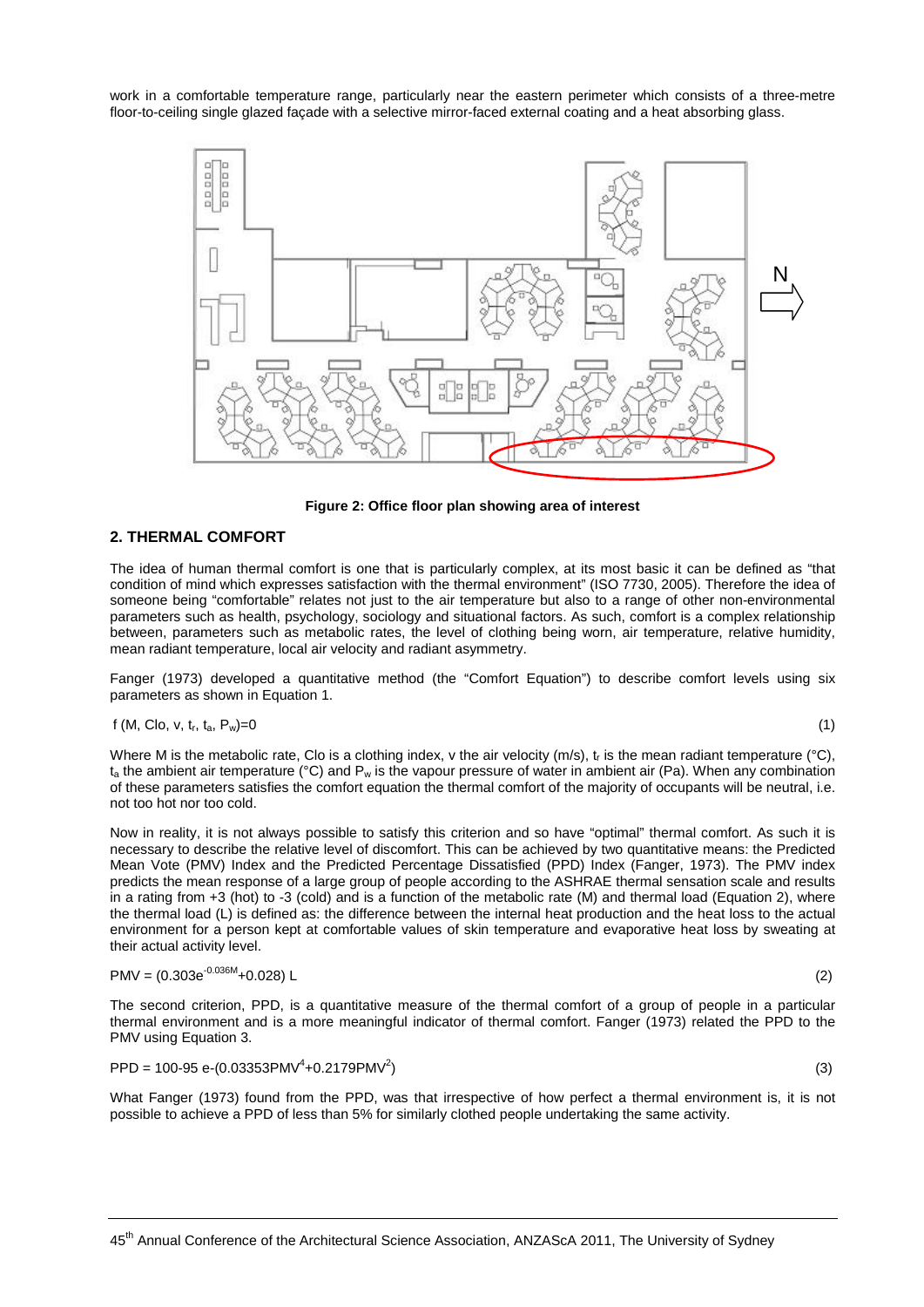#### **3. GLASS PERFORMANCE INDICATORS**

Given that occupants of the office near the glazed facade of the building complained of greater discomfort than those situated in the interior workplace it is important to understand the mechanisms of heat transfer that are occurring to (and from) the glass, how they are defined and the impact they can have on thermal comfort. The 'instantaneous' transfer of heat to and from a glazing system is represented by three components as illustrated in Figure 3 (Luther, 1995).



**Figure 3: Heat transfer in a double glazed window (Luther, 1995)**

The overall transfer of heat can then be described by Equation 2:  $q_A = I_t \tau + N_i (\alpha I_t) + U (t_0 - t_i)$  (2)

where:

 $q_A$ = the total inward heat gain through the glass  $I_t$  = incident solar radiation available on the exterior glass  $\tau$ = the fraction of I that is directly transmitted through the glass  $N_i$  = inward-flowing fraction of absorbed solar radiation  $\alpha$  = fraction of It which is absorbed within the glass U= total thermal conductance of the glazing unit  $t<sub>o</sub>$  = the exterior (ambient) air temperature  $t_i$  = the interior air temperature

The coefficients of the first and second terms on the right hand side of equation 1,  $(N_i \alpha I_i + N_i (\alpha I_i))$ , represent the Solar Heat Gain Coefficient (SHGC) of the glass. This is the transfer of heat from solar irradiated glass. The last term on the right hand side U ( $t_0$  -  $t_i$ ) represents conductive heat transfer through the glass considering air temperature differences between the interior and exterior, only. Therefore if the interior and exterior air temperatures are equal the conductive term reduces to zero allowing only the heat gains due to radiation to be occur.

The U-value is the overall heat transfer coefficient (W/m<sup>2</sup>K) of the glazing unit and includes the conduction resistance the internal and external convection resistance. For insulated glass units this includes the layers of glass and the cavities' (air or gases) thermal resistance.

Finally, the Shading Coefficient is a ratio of the Solar Heat Gain Coefficient (SHGC) of a specific glazing unit to that of a standard DSA glass (a clear architectural glass 3mm thick). Usually all other glazing systems are less than unity when compared to a DSA glass. Therefore, low SC's are an indication of the glazing systems capability to reduce incident solar heat gain transfer into a building

In summary, U-Value, Solar Heat Gain Co-Efficient (SHGC) and Shading Co-Efficient (SC) loosely describe the thermal comfort that may be encountered near glazing systems, as these coefficients relate to heat transfer through a window system.

In light of this, it was decided to explore three alternatives to help remedy the issue of poor thermal comfort near the glazed facade:

• A shading screen fabricated from a protruded 3-D micro-screen, situated on an external frame 50mm from the existing glass facade.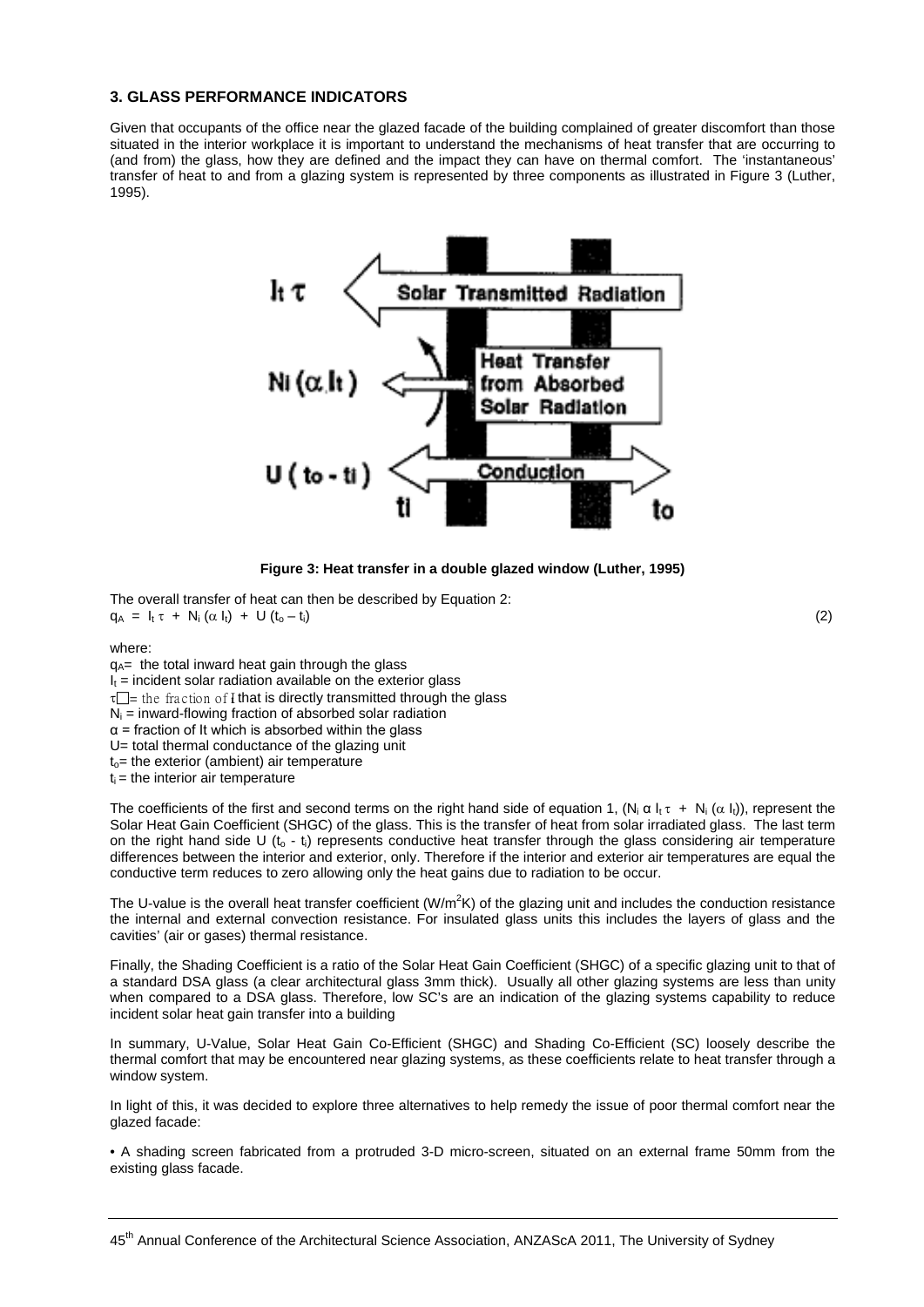• An argon filled IG unit consisting of a clear glass and a low-e glass mounted on the interior of the existing facade.

This solution provides a triple glazed façade with the low-e surface on the cavity side of the interior glass.

• An argon filled IG unit with the middle glass replaced by a heat absorbing grey glass and again forming a tripled glazed system.

The reason for the three alternatives was to explore options that would lead, primarily, to a reduction of the mean radiant temperature (a factor in Fanger's comfort equation). In the first instance a shading device would block out large percentages of radiation reaching the glass, yielding a lower surface temperature and resulting in a cooler building air temperature, through reduced radiant and convective gains. As the shading device was not expected to lower the U-Value of the glass it was anticipated that the building might still be too cold during winter periods. However shading offered to at least minimize temperature variation in periods of extreme heat (Tzempelikos et al, 2010).

Secondly, triple glazed units with a gas fill such as argon, could provide an effective solution as such insulating glazing units have lower U-Values. Further, the introduction of a low-e coating can reduce radiant heat transfer from the window due to the higher infrared (long wave) reflectance of the coated surface. Triple glazed units have been found to minimize the overall inside air temperature variance of a building due to lower values of solar heat gain as well as loss (Fang et al, 2010). As such these units could help improve thermal comfort under high radiation and also during cold periods.

#### **4. EXPERIMENTAL SETUP**

Now in order to assess the impact of the three alternative solutions on thermal comfort near the glazed facade it was decided to conduct an in-situ experimental assessment in conjunction with the original system. Therefore, a weather station was assembled on the roof of a building adjacent to the office. This station consisted of a pyranometer measuring global radiation on a horizontal plane and a HMP35C Temperature/Relative Humidity Probe to measure air temperatures and relative humidity. This data was logged at 15-minute intervals using a CR10X Campbell Scientific data logger.

Additionally a pyranometer was mounted on the facade of the building to measure the solar radiation incident on the windows. An array of T-type thermocouples were used to measure the temperature at various locations within the glazing systems. Further radiant asymmetry sensors were placed approximately 500mm from the inside glazing to measure the radiant heat gain or loss from the windows.

To assess the comfort level of the occupants a 1221 Bruel & Kjaer Comfort Meter was used to measure the interior glass surface temperature, dry and wet bulb temperature, mean radiant temperature, absolute humidity, air velocity and the radiant asymmetry. The outputs were from these was used in determining thermal comfort parameters set out in ISO-7730 (Fanger Model of comfort).

#### **4.1. Original Glazing System**

The original glazing system consisted of a single layer of tinted glass, the properties of which are summarised in Table 1. It is interesting to note that the original glazing system has a high emissivity value on its inner surface, this suggests that a significant portion of the incident radiation absorbed by the glass (over 60%) could be radiatively transferred to office. Furthermore, it can be seen that approximately 20% of the incident radiation is transmitted into the building and therefore heat gains by the building will be high during high radiation times. Finally, during colder periods the building will suffer heat losses due to the high emissivity and poor insulating properties of a single layer of glazing.

| <b>Glazing System</b>   | Visible |   | Solar |    | <b>Longwave Reflectance</b> |        |  |  |
|-------------------------|---------|---|-------|----|-----------------------------|--------|--|--|
| Original Heat Absorbing | τ %     | % | %     | 2% | Out %                       | In $%$ |  |  |
| <b>Tinted Glass</b>     | 29      |   |       | 16 | 16                          | 35     |  |  |

#### **Table 1: Optical properties of single glazed system**

#### **4.2. Shaded Glazing System**

The first solution explored was the use of a metallic mesh shade screen. For the shaded glazing system the glass optical properties are the same as for the original glazing system, as the screen was added to the exterior of this. However, for the simulations, it was assumed that the screen would block a significant portion of the radiation from reaching the glazing such that the glass temperature would be substantially reduced from that of the original glazing system. In turn, the total heat gain would significantly less than the original glass and the inside glass surface temperature cooler leading to lower radiant and convective gains from the glass. The net result of the screen being that the shading screen should lead to improvements in the SHGC and SC. However, the U-Value of the system would still be relatively high, as the screen offers no real thermal resistance.

#### **4.3. Clear Triple Glazed System**

The second solution that was explored was a retrofit triple glazing unit. In this system, the original glazing was maintained and a double glazed unit, with a clear glass pane forming the middle pane of the triple glazed unit, was fitted behind this on the interior of the building. As such, this new system had varying glass properties between the three layers with the new middle and interior layers having high values of visible and solar transmittance and low values of visible and solar reflectance as shown in Table 2.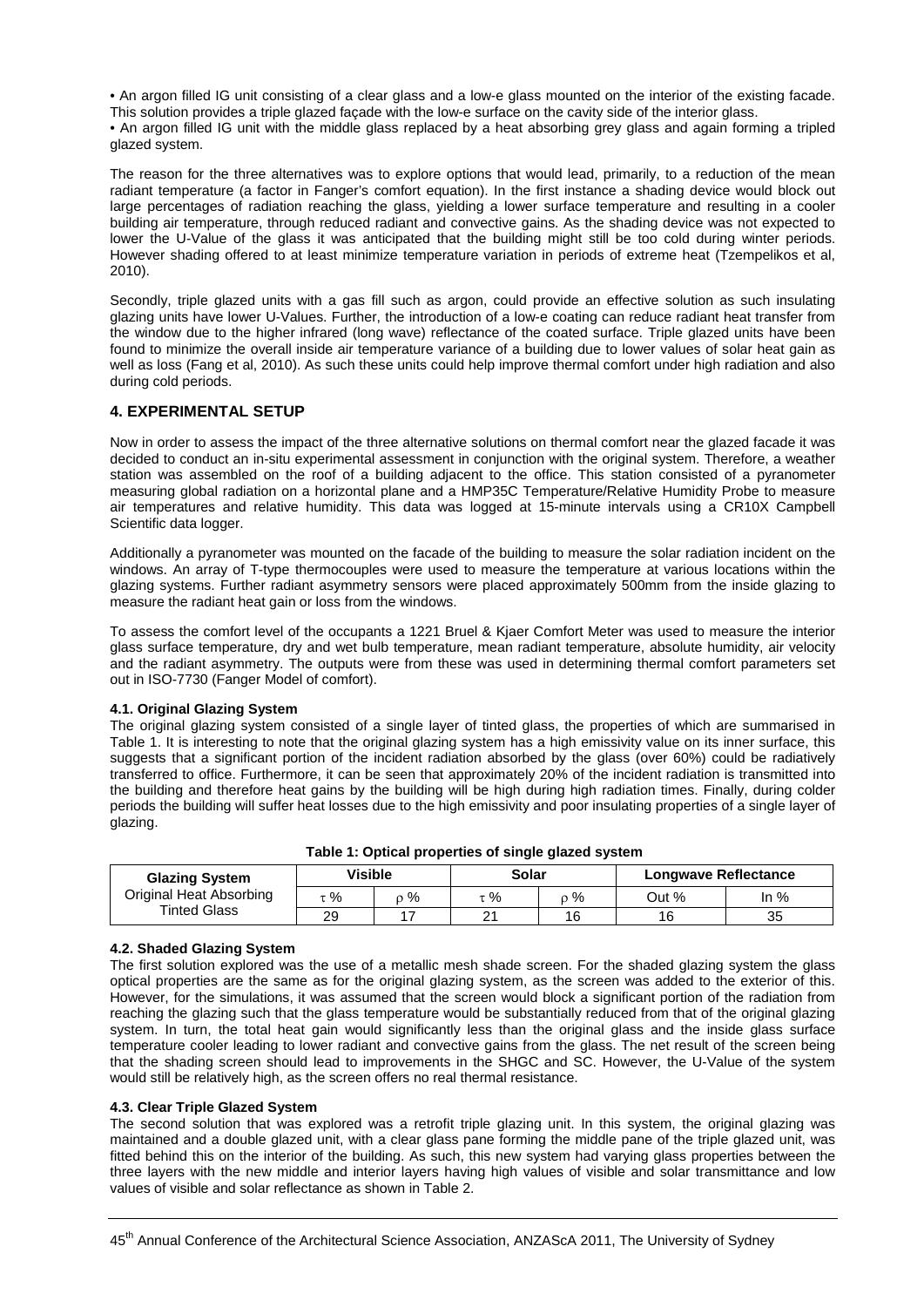The inclusion of a low-e coating on the outside of the interior layer of glass means the surface has a high long-wave reflection compared to the rest of the high emissivity surfaces. Therefore a high amount of the incident radiation is absorbed in the outside layer of the glass but the interior surfaces absorb very little radiation and hence the inside glass temperature should be lower than the original system. In this system about 10% of the incident radiation is still transmitted, but overall the, heat gain by convection and radiation from the facade into the room should be significantly less. On this basis the overall system should perform better than the original system.

| <b>Glazing System</b>     | Visible |    | Solar |       | <b>Longwave Reflectance</b> |        |
|---------------------------|---------|----|-------|-------|-----------------------------|--------|
| <b>Grey Triple Glazed</b> | %       | %  | τ %   | $\%$  | Out %                       | In $%$ |
| <b>Tinted Glass:</b>      | 29      |    | 21    | 16    | 16                          | 35     |
| Grev Glass:               | 32      | 10 | 29    |       | 16                          |        |
| Low-E Glass:              | 82      | 10 | 66    | 22/10 | 84                          |        |

#### **4.4. Grey Triple Glazed System**

The third solution that was explored was another retrofit triple glazing unit. Again, in this system a double-glazed unit, with a grey glass pane forming the middle pane of the triple glazed unit was fitted behind the original glazing on the interior of the building. Table 4 shows the glass properties for the three layers, where the grey middle layer has low visible and solar transmittance compared to the clear glass in the previous system. The interior glass however was a clear low-e glass, meaning high long-wave reflectance on the outside of the interior glass.

For this system the middle grey glass layer absorbs a significant fraction of the radiation transmitted through the outside layer, this results in a low absorption on the inside layer as a result of the low amount of transmitted radiation (Under 5%). However, the absorption by the grey glass may lead it to having a higher inside temperature than the clear triple glazed system and so a high rate of radiant heat transfer to the low-e pane. This could lead to the inner pane having a higher temperature thereby resulting in a higher convective and radiant heat gain from the inside pane to the office space. Therefore, this type of triple glazing should have lower values of SHGC and SC than the clear unit described previously but will have a higher U-Value due to the radiant properties of the grey layer of glass allowing more outward heat loss.

| <b>Glazing System</b>      | Visible |     | Solar    |       | <b>Longwave Reflectance</b> |        |
|----------------------------|---------|-----|----------|-------|-----------------------------|--------|
| <b>Clear Triple Glazed</b> | : %     | o % | $\tau$ % | $0\%$ | Out %                       | In $%$ |
| <b>Tinted Glass:</b>       | 29      |     | 21       | 16    | 16                          | 35     |
| Clear Glass:               | 87      |     |          |       | 16                          |        |
| Low-E Glass:               | 82      | 10  | 66       | 22/10 | 84                          |        |

**Table 3: Optical properties of grey glass triple glazed system**

#### **5. RESULTS**

Now to quantify the indoor comfort, a PMV and PPD calculation was made for each of the glazing options. This could be utilized to determine when the occupants were the least satisfied and if the occupants were dissatisfied was it because the building was too cold or too hot. As the PPD is calculated from the measured values from the comfort meter including dry bulb temperature and air velocity, the instrument was placed adjacent to the east facing facade.

Before exploring the potential solutions, a benchmark assessment of the predicted percentage dissatisfied was performed on the existing glazed facade assuming a clothing index of 0.8 and a metabolic rate of 1, typical values for Australian office workers (Rowe, 2001), though perhaps conservative for summer conditions. Figure 4 illustrates a period of warm weather with high incident radiation where the office becomes very hot and the air temperature near the facade reaching nearly 30˚C. This causes occupants to be dissatisfied with around 30% not happy with the level of thermal comfort in the building. This illustrates that the original glazing system is not blocking out enough heat and so during hot summer conditions the inside air temperatures would cause a very large percentage of the employees to be dissatisfied. More importantly, before midday tends to be the worst time of day, as this is when the eastern face of the building is under high levels of incident solar radiation. However, once the building has been heated in the morning it stays warm all day, leaving occupants dissatisfied all day long. Finally if the weather cools down it can be seen that the office can also be too cold even during the late spring testing period.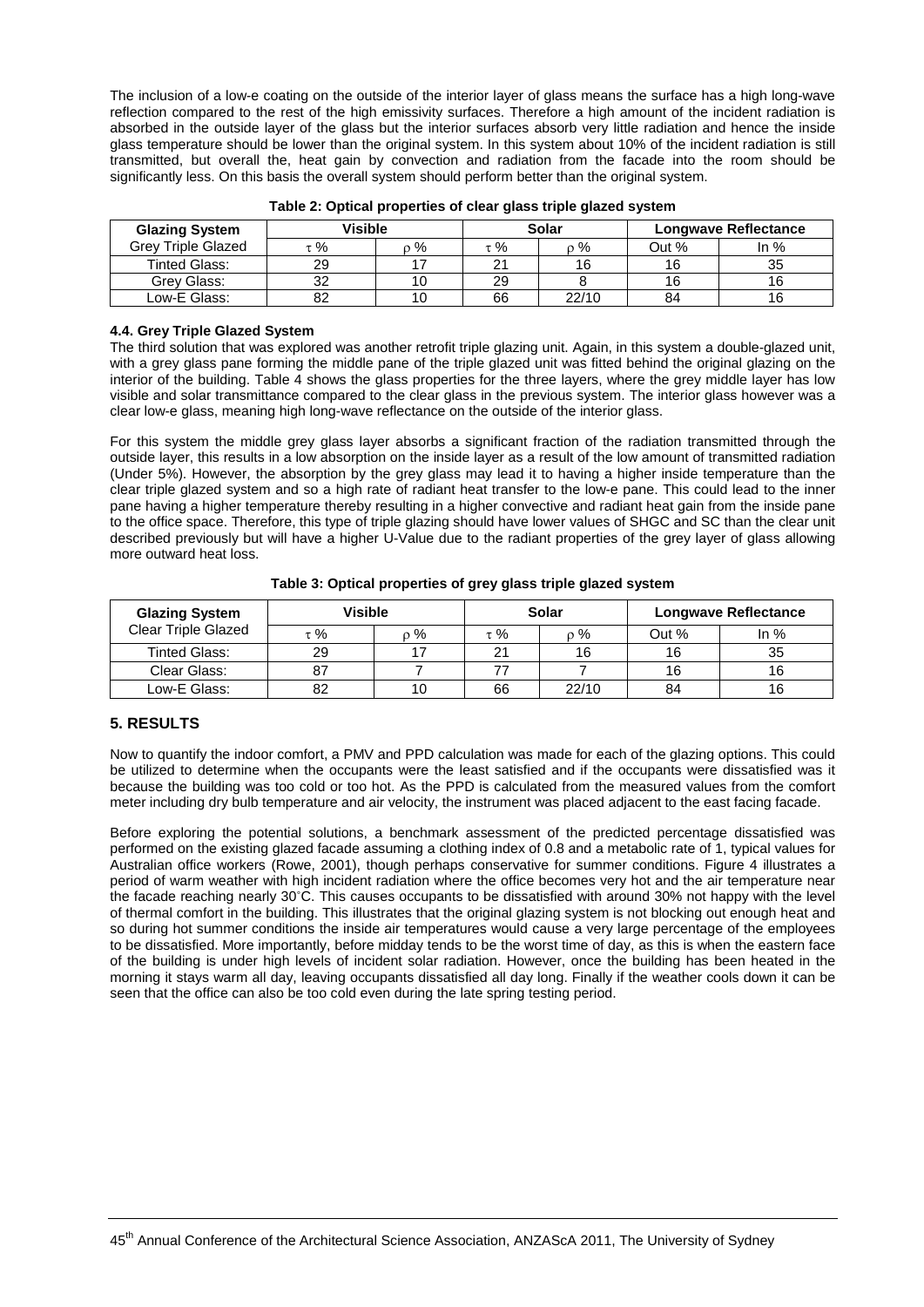

**Figure 4: Predicted Percentage Dissatisfied (original glazing)**

#### **5.1. Thermal Comfort near Shaded System**

As mentioned previously, a PMV and PPD calculation was made for each alternative system explored during this study. When examining, the predicted mean vote for the fixed shaded glazing system (Figure 5), it can be seen that the occupants are likely to be satisfied with their environment. It is interesting to note that during early office hours (c. 8:30) there is a period where occupants may feel slightly warm. This is also illustrated in the PPD assessment, Figure 6, where a brief period of increased dissatisfaction is predicted. However, it can be seen that as the indoor air temperature decreases, the PMV and PPD also decrease suggesting the thermal comfort for the occupants with this glazing arrangement will be dominated by the mean radiant and indoor air temperature.



**Figure 5: Predicted Mean Vote (shaded glazing)**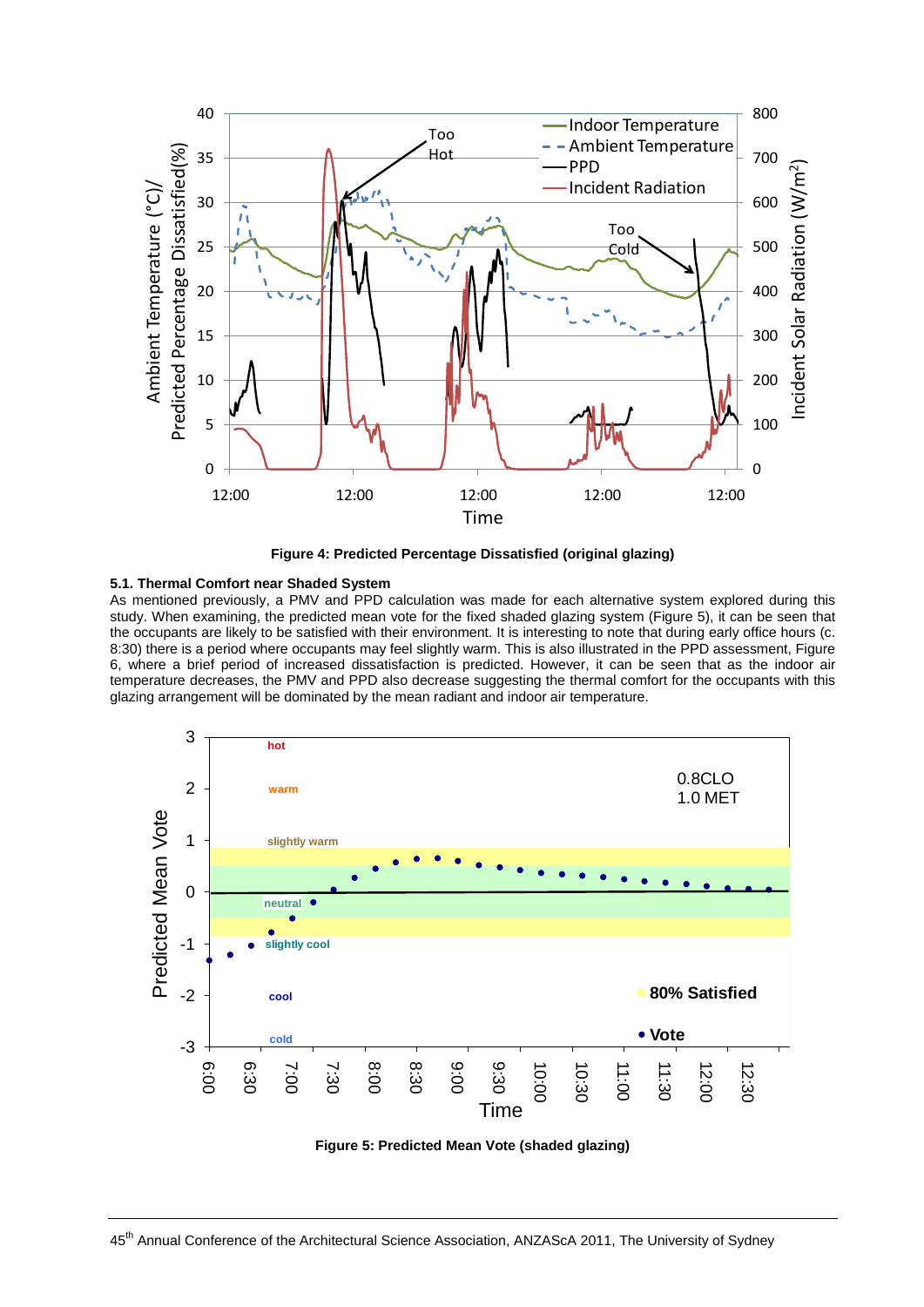

**Figure 6: Predicted Percentage Dissatisfied (shaded glazing)**

#### **5.2. Thermal Comfort near Clear Triple Glazing**

When examining, the predicted mean vote for the clear triple glazing system (Figure 7), it can be seen that the occupants are likely to feel slightly warm in their environment. Again in Figure 8 it can be seen that as the indoor air temperature decreases, the PMV and PPD also decrease, however it is interesting to observe that at approximately 9:00, there is a sharp increase in the predicted dissatisfaction, with only a slight change in the mean radiant and indoor air temperature. This suggests that for this instance, the air temperature becomes less significant than other factors, such as radiant heat transfer from the glass. On the whole however, the relatively high temperature in the office suggests that air temperature is still a relatively significant factor, and that perhaps the cooling system was not functioning appropriately.



**Figure 7: Predicted Mean Vote (clear triple glazing)**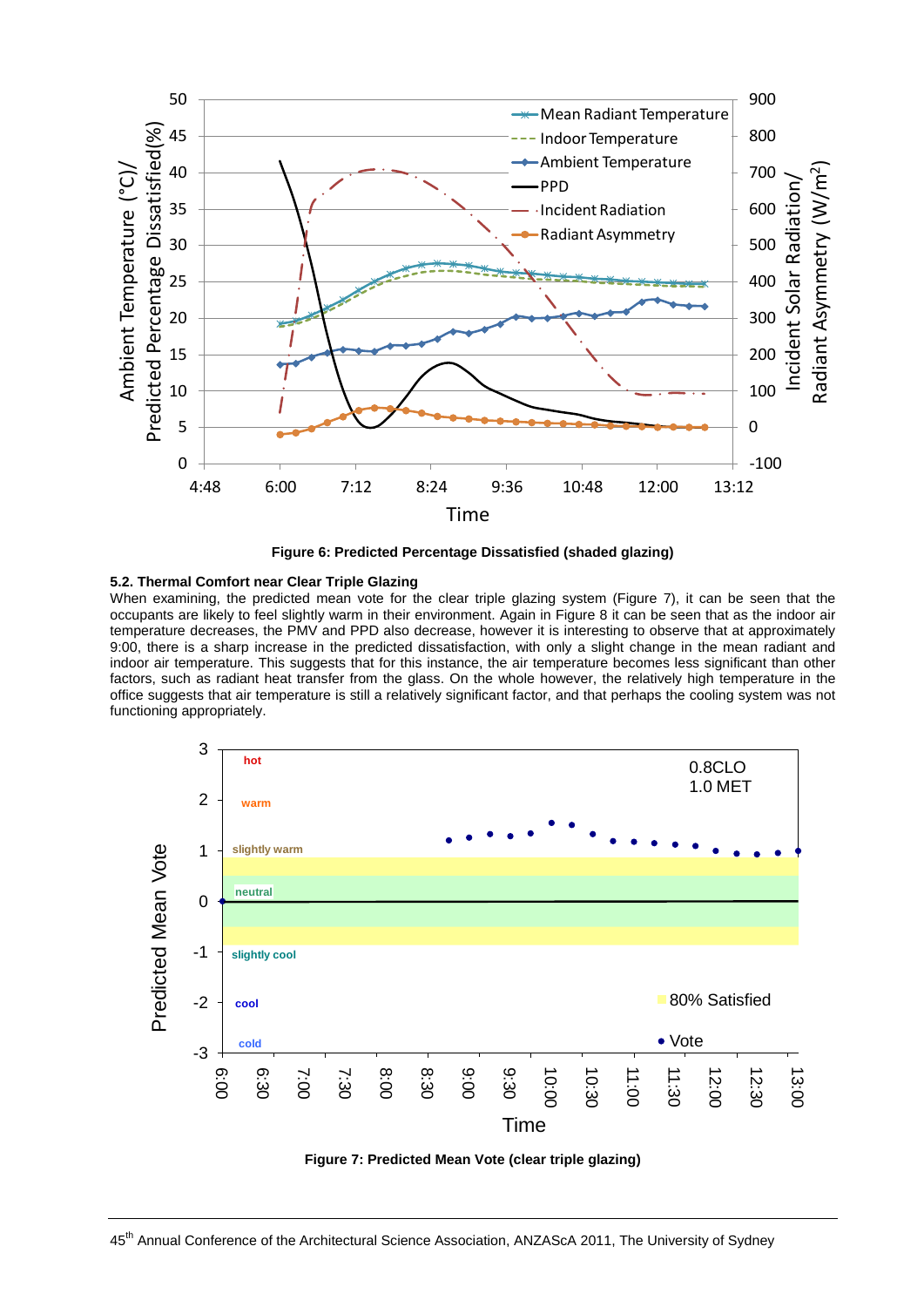

**Figure 8: Predicted Percentage Dissatisfied (clear triple glazing)**

#### **5.3. Thermal Comfort near Grey Triple Glazing**

When examining, the predicted mean vote for the grey triple glazing system (Figure 9), it can be seen that the occupants are likely to feel slightly warm in their environment. In Figure 9 it can be seen that as the mean radiant and indoor air temperature increase, the PMV and PPD also increase, as would be expected. However beyond 25°C the air temperature becomes less significant than other factors. This is most clearly observed in Figure 10, when at approximately 9:00, the indoor air temperature is constant, but the radiation level is still relatively high and the outside temperature is increasing. Such conditions lead to a reduction of heat loss to the surroundings, which in turn leads to an increase of heat gain by occupants for a short period of time. However, it is perhaps more important to note that the largest predicted increase in dissatisfaction occurs for the period where the mean radiant and indoor temperature increases above 25°C to its maximum (7:12 to 8:24).



**Figure 9: Predicted Mean Vote (grey triple glazing)**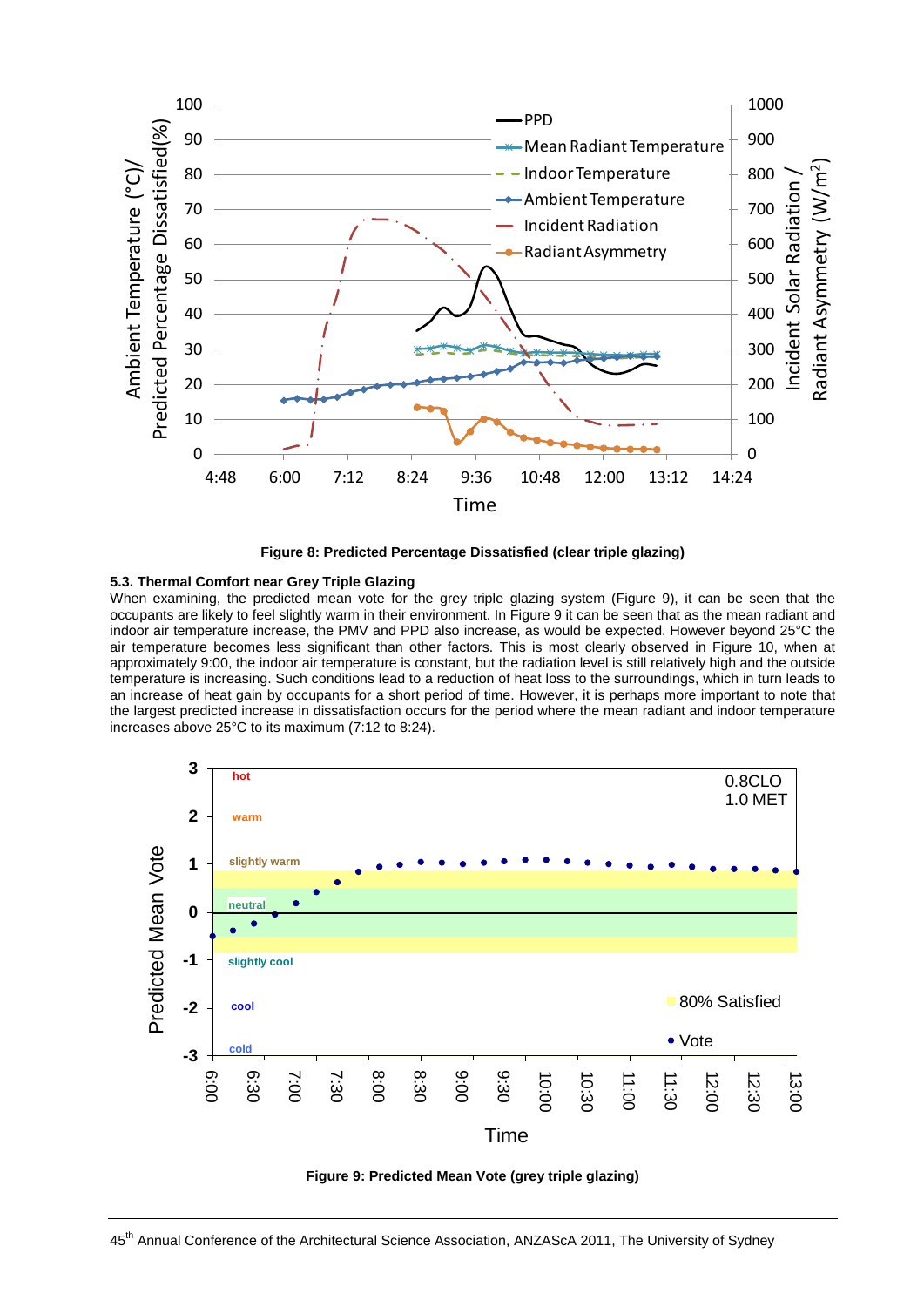

**Figure 10: Predicted Percentage Dissatisfied (grey triple glazing)**

#### **6. DISCUSSION**

Now, from examining the alternative solutions to improving thermal comfort in the office building, there are a number of clear findings. Firstly, the indoor air temperature appears to be the determining parameter of thermal comfort for all glazing systems up to 25°C. Beyond this level, the incident radiation and outside temperature show some effect on thermal comfort but this appears to be less significant. For example, in the prediction of dissatisfaction behind the grey triple glazed facade, it was seen that with the indoor air temperature increasing from 25°C to approximately 27°C, the PPD increased by over 20%. However, for the same glazing with the indoor air temperature constant at approximately 27°C, a reduction in incident radiation from  $450W/m^2$  to 100W/m<sup>2</sup> improved satisfaction by 10%.

Similarly, for the shaded system, with the indoor air temperature being almost constant at 25°C, there was a high degree of satisfaction predicted, whereas, in the case of the clear triple glazing, the high indoor temperature would suggest a high degree of thermal discomfort. As such control of the indoor temperature is paramount; however, there are also advantages to being able to reduce the incoming radiation, as this reduces the load that must be met by building services. Therefore, a system such as the shading screen could lead to improvements in thermal comfort (and energy efficiency) during summer periods. Conversely, the use of triple glazed systems may be less effective in controlling solar gains, however they offer better insulating characteristics, which when coupled with cooling in summer and heating in winter may lead to greater stability in the thermal environment and perhaps in turn to increased satisfaction from the occupants.

#### **CONCLUSION**

In many highly glazed buildings the thermal comfort of the occupants will be related to the incoming solar energy and the solar heat gain coefficient of the glazing. As real buildings tend to be deep relative their height, areas close to the facade receive a much greater amount of the incoming energy. This imbalance leads to occupants near the facade experiencing a high dissatisfaction with their thermal environment (near-facade zone).

This study examined the thermal environment using Fangers' predicted mean vote (PMV) and the predicted percentage dissatisfied (PPD) and explored some options for improving the thermal environment in this near-facade zone. It was found that control of the indoor temperature was paramount; however, it also showed that there are advantages to being able to reduce the incoming radiation through the use of static shading systems and advanced glazing systems.

#### **ACKNOWLEDGEMENT**

Tim Brain's participation in this project was made possible through a Deakin University Undergraduate Engineering Student Summer Research Fellowship.